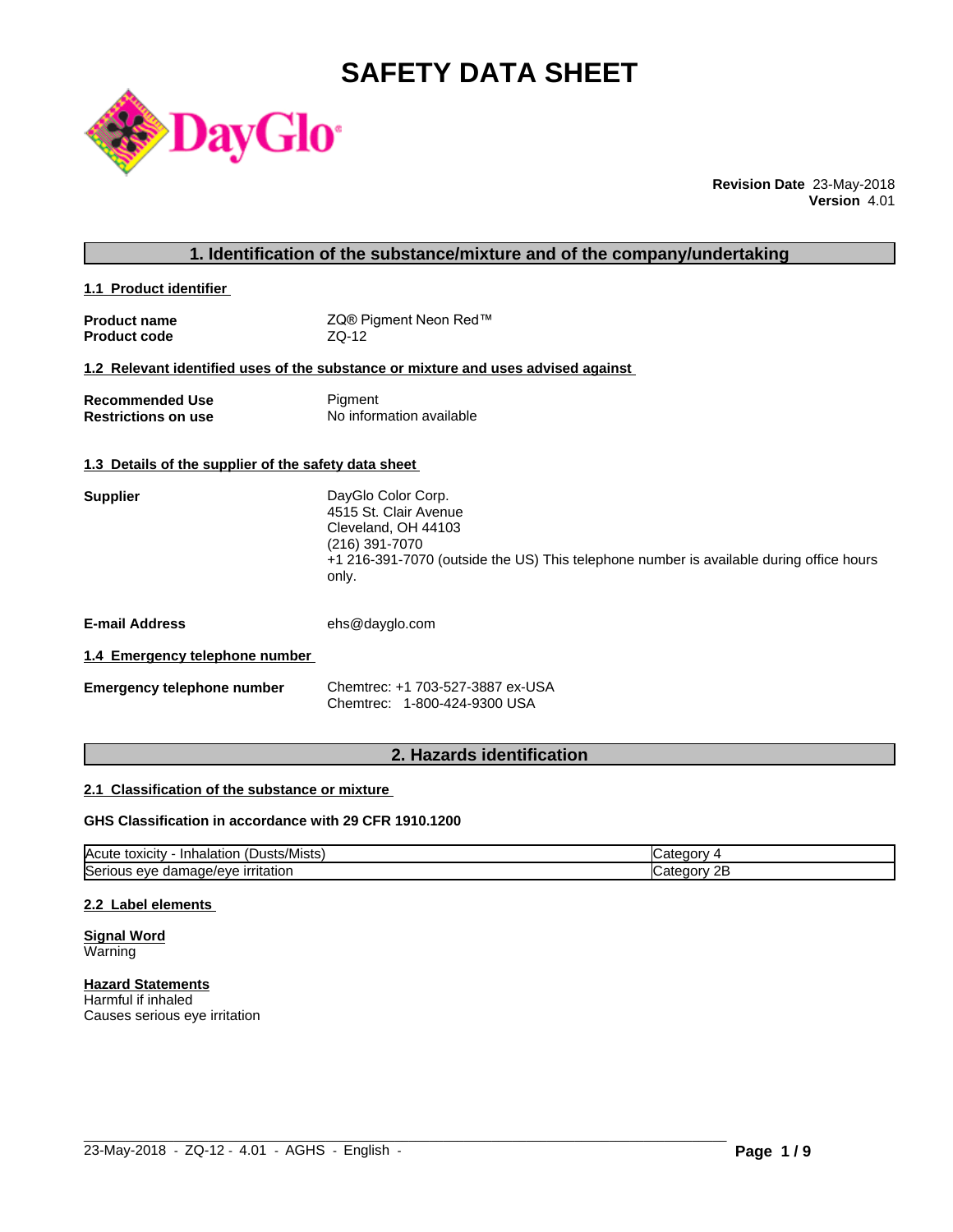

**Precautionary Statements - Prevention** Avoid breathing dust/fume/gas/mist/vapors/spray Use only outdoors or in a well-ventilated area Wash face, hands and any exposed skin thoroughly after handling Wear eye protection/ face protection

## **Precautionary Statements - Response**

IF IN EYES: Rinse cautiously with water for several minutes. Remove contact lenses, if present and easy to do. Continue rinsing If eye irritation persists: Get medical advice/attention IF INHALED: Remove person to fresh air and keep comfortable for breathing Call a POISON CENTER or doctor if you feel unwell

## **2.3. Other Hazards Hazards not otherwise classified (HNOC)**

Not Applicable

## **2.4 Other information**

Not Applicable

**Unknown Acute Toxicity**  $\langle 1\%$  of the mixture consists of ingredient(s) of unknown toxicity

## **3. Composition/Information on Ingredients**

#### **Substance Mixture**

| Chemical<br>∣ Name                                                                      | `S No.<br>CA.              | $\mathbf{a}$ |
|-----------------------------------------------------------------------------------------|----------------------------|--------------|
| <b>Dod 1.4</b><br>20010<br>n sa<br>ن.<br>Dasit<br>.                                     | 3068<br>$\sim$<br>99-<br>ີ |              |
| The exact perceptage (conceptration) of compecition has been withhold as a trade secret |                            |              |

The exact percentage (concentration) of composition has been withheld as a trade secret.

## **4. First aid measures**

## **4.1 Description of first-aid measures**

| <b>General advice</b>                                           | No information available.                                                                                                                                                                                               |  |
|-----------------------------------------------------------------|-------------------------------------------------------------------------------------------------------------------------------------------------------------------------------------------------------------------------|--|
| Eye contact                                                     | Immediately flush with plenty of water. After initial flushing, remove any contact lenses and<br>continue flushing for at least 15 minutes. Keep eye wide open while rinsing. If symptoms<br>persist, call a physician. |  |
| <b>Skin contact</b>                                             | Immediate medical attention is not required. Wash off with soap and water.                                                                                                                                              |  |
| <b>Inhalation</b>                                               | Immediate medical attention is not required. Move to fresh air.                                                                                                                                                         |  |
| <b>Ingestion</b>                                                | Do NOT induce vomiting. Drink plenty of water. Consult a physician.                                                                                                                                                     |  |
| 4.2 Most important symptoms and effects, both acute and delayed |                                                                                                                                                                                                                         |  |
| <b>Symptoms</b>                                                 | See Section 2.2, Label Elements and/or Section 11, Toxicological effects.                                                                                                                                               |  |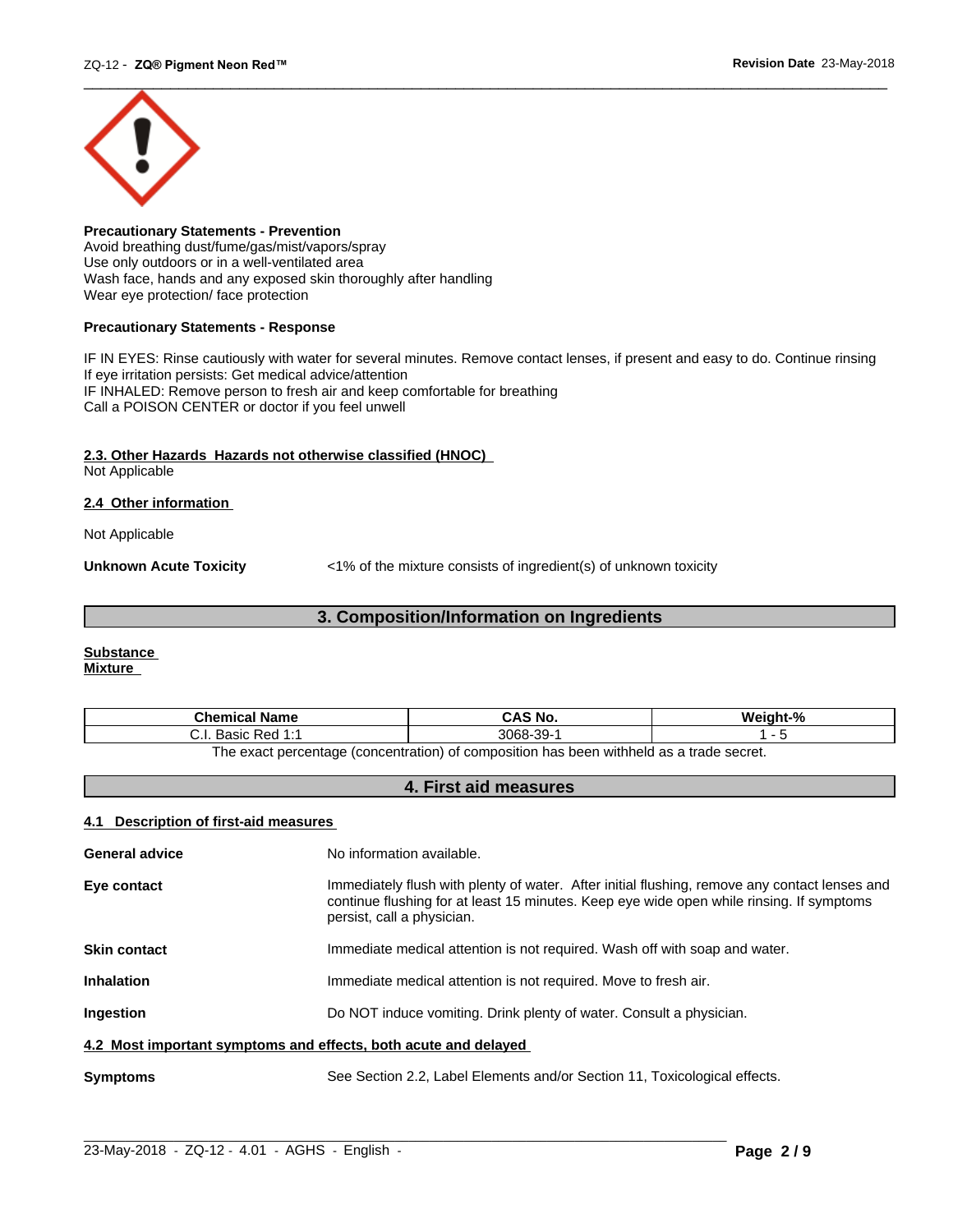## **4.3 Indication of any immediate medical attention and special treatment needed**

**Notes to physician** Treat symptomatically.

## **5. Fire-Fighting Measures**

 $\overline{\phantom{a}}$  ,  $\overline{\phantom{a}}$  ,  $\overline{\phantom{a}}$  ,  $\overline{\phantom{a}}$  ,  $\overline{\phantom{a}}$  ,  $\overline{\phantom{a}}$  ,  $\overline{\phantom{a}}$  ,  $\overline{\phantom{a}}$  ,  $\overline{\phantom{a}}$  ,  $\overline{\phantom{a}}$  ,  $\overline{\phantom{a}}$  ,  $\overline{\phantom{a}}$  ,  $\overline{\phantom{a}}$  ,  $\overline{\phantom{a}}$  ,  $\overline{\phantom{a}}$  ,  $\overline{\phantom{a}}$ 

### **5.1 Extinguishing media**

## **Suitable extinguishing media**

Use extinguishing measures that are appropriate to local circumstances and the surrounding environment.

**Unsuitable Extinguishing Media** None.

#### **5.2 Special hazards arising from the substance or mixture**

#### **Special Hazard**

None known based on information supplied.

**Hazardous Combustion Products** Carbon oxides. Nitrogen oxides (NOx).

#### **Explosion Data**

## **Sensitivity to Mechanical Impact** None.

**Sensitivity to Static Discharge** Fine dust dispersed in air, in sufficient concentrations, and in the presence of an ignition source is a potential dust explosion hazard.

## **5.3 Advice for firefighters**

As in any fire, wear self-contained breathing apparatus pressure-demand, MSHA/NIOSH (approved or equivalent) and full protective gear.

## **6. Accidental Release Measures**

### **6.1 Personal precautions, protective equipment and emergency procedures**

Ensure adequate ventilation, especially in confined areas. Use personal protective equipment.

#### **6.2 Environmental precautions**

Dust deposits should not be allowed to accumulate on surfaces as these may form an explosive mixture if they are released into the atmosphere in sufficient concentration. Avoid dispersal of dust in the air (i.e., cleaning dusty surfaces with compressed air). Nonsparking tools should be used. Prevent product from entering drains.

#### **6.3 Methods and materials for containment and cleaning up**

| <b>Methods for Containment</b> | Prevent dust cloud. Cover powder spill with plastic sheet or tarp to minimize spreading.                                                                                                                                                                                                                                                                                                |
|--------------------------------|-----------------------------------------------------------------------------------------------------------------------------------------------------------------------------------------------------------------------------------------------------------------------------------------------------------------------------------------------------------------------------------------|
| Methods for cleaning up        | Avoid dust formation. Take precautionary measures against static discharges. Do not dry<br>sweep dust. Wet dust with water before sweeping or use a vacuum to collect dust. Use<br>personal protective equipment. Take up mechanically and collect in suitable container for<br>disposal. Prevent product from entering drains. Keep in suitable and closed containers for<br>disposal. |

## **7. Handling and storage**

### **7.1 Precautions for safe handling**

Advice on safe handling **Avoid dust formation. Take precautionary measures against static discharges. Fine dust** dispersed in air may ignite. Wear personal protective equipment.

**Hygiene measures** Handle in accordance with good industrial hygiene and safety practice.

**7.2 Conditions for safe storage, including any incompatibilities**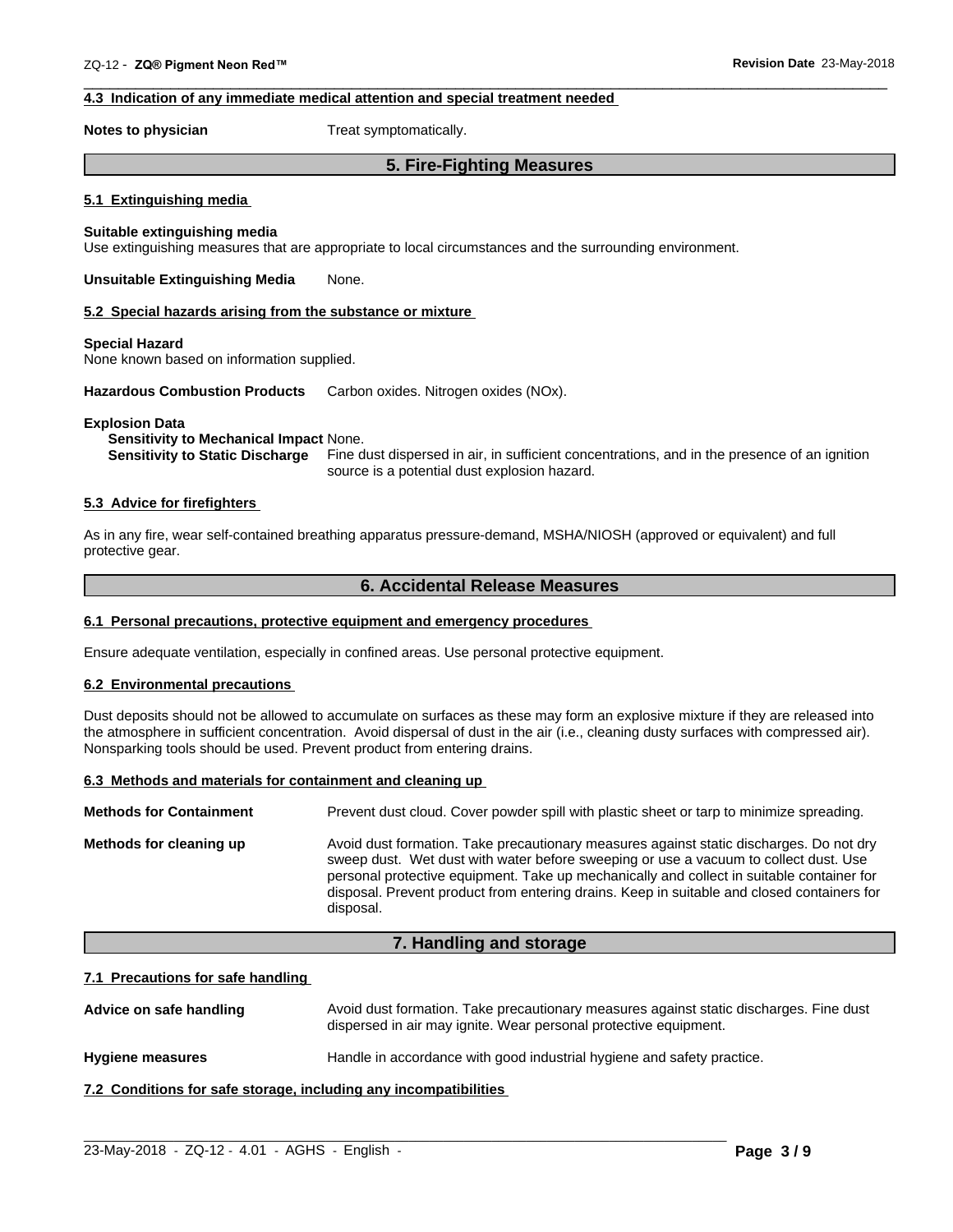| <b>Storage Conditions</b> | Keep tightly closed in a dry and cool place. |
|---------------------------|----------------------------------------------|
| <b>Materials to Avoid</b> | No materials to be especially mentioned.     |

## **8. Exposure controls/personal protection**

 $\overline{\phantom{a}}$  ,  $\overline{\phantom{a}}$  ,  $\overline{\phantom{a}}$  ,  $\overline{\phantom{a}}$  ,  $\overline{\phantom{a}}$  ,  $\overline{\phantom{a}}$  ,  $\overline{\phantom{a}}$  ,  $\overline{\phantom{a}}$  ,  $\overline{\phantom{a}}$  ,  $\overline{\phantom{a}}$  ,  $\overline{\phantom{a}}$  ,  $\overline{\phantom{a}}$  ,  $\overline{\phantom{a}}$  ,  $\overline{\phantom{a}}$  ,  $\overline{\phantom{a}}$  ,  $\overline{\phantom{a}}$ 

## **8.1 Exposure Guidelines**

## **8.2 Appropriate engineering controls**

**Engineering Measures** Showers Eyewash stations Ventilation systems.

## **8.3 Individual protection measures, such as personal protective equipment**

| <b>Eve/Face Protection</b>    | Safety glasses with side-shields.                                                                              |
|-------------------------------|----------------------------------------------------------------------------------------------------------------|
| Skin and body protection      | Wear chemical resistant footwear and clothing such as gloves, an apron or a whole body<br>suit as appropriate. |
| <b>Respiratory protection</b> | . NIOSH/MSHA approved respiratory protection should be worn if exposure is anticipated.                        |
| <b>Hygiene measures</b>       | See section 7 for more information                                                                             |

 $\_$  ,  $\_$  ,  $\_$  ,  $\_$  ,  $\_$  ,  $\_$  ,  $\_$  ,  $\_$  ,  $\_$  ,  $\_$  ,  $\_$  ,  $\_$  ,  $\_$  ,  $\_$  ,  $\_$  ,  $\_$  ,  $\_$  ,  $\_$  ,  $\_$  ,  $\_$  ,  $\_$  ,  $\_$  ,  $\_$  ,  $\_$  ,  $\_$  ,  $\_$  ,  $\_$  ,  $\_$  ,  $\_$  ,  $\_$  ,  $\_$  ,  $\_$  ,  $\_$  ,  $\_$  ,  $\_$  ,  $\_$  ,  $\_$  ,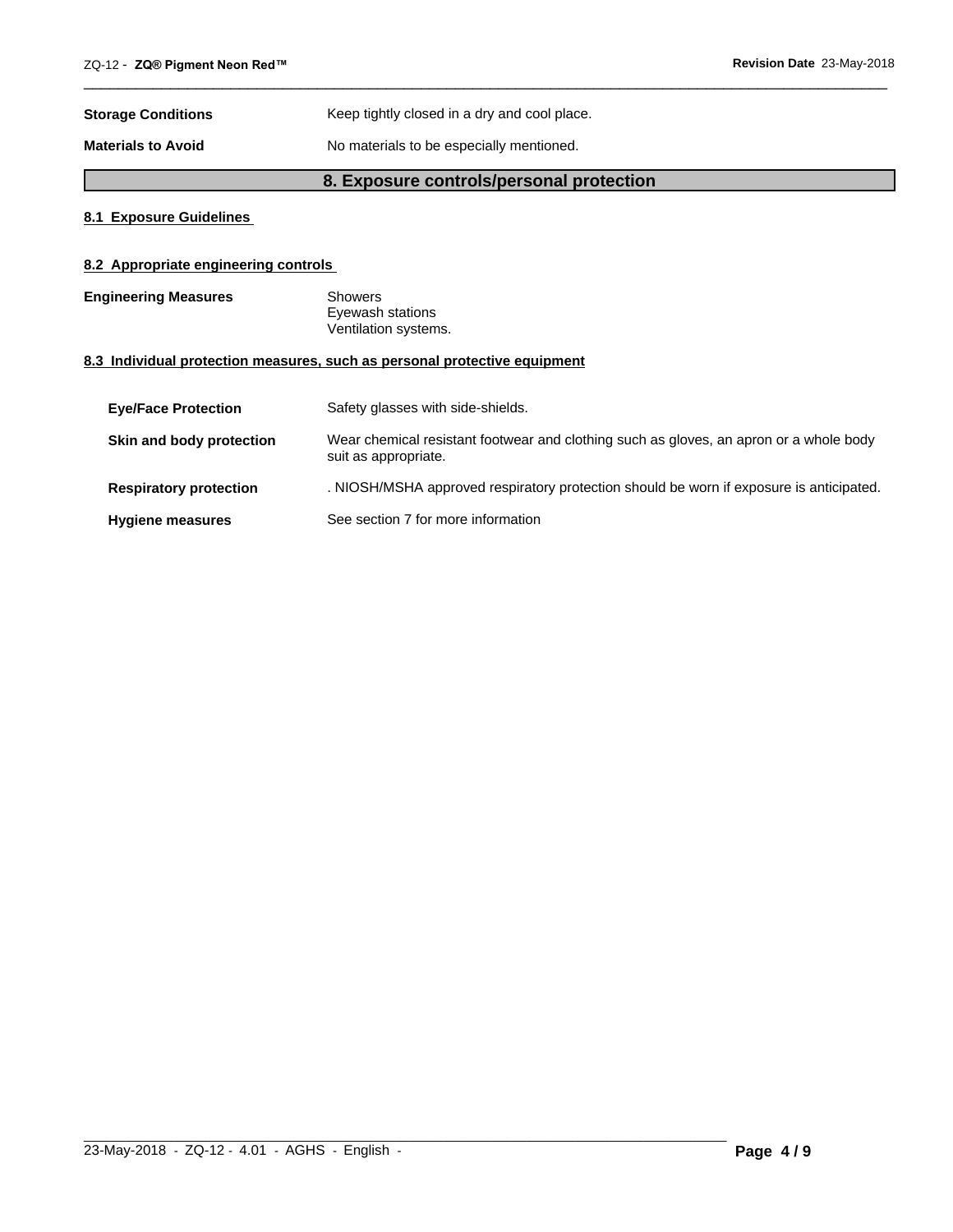## **9. Physical and chemical properties**

 $\overline{\phantom{a}}$  ,  $\overline{\phantom{a}}$  ,  $\overline{\phantom{a}}$  ,  $\overline{\phantom{a}}$  ,  $\overline{\phantom{a}}$  ,  $\overline{\phantom{a}}$  ,  $\overline{\phantom{a}}$  ,  $\overline{\phantom{a}}$  ,  $\overline{\phantom{a}}$  ,  $\overline{\phantom{a}}$  ,  $\overline{\phantom{a}}$  ,  $\overline{\phantom{a}}$  ,  $\overline{\phantom{a}}$  ,  $\overline{\phantom{a}}$  ,  $\overline{\phantom{a}}$  ,  $\overline{\phantom{a}}$ 

## **9.1 Information on basic physical and chemical properties**

| <b>Physical state</b>              | Solid                                 |                                                      |                          |
|------------------------------------|---------------------------------------|------------------------------------------------------|--------------------------|
| Appearance                         | Powder                                | Color                                                | Red                      |
| Odor                               | Mild                                  | <b>Odor Threshold</b>                                | No information available |
|                                    | <b>Values</b>                         | Remarks • Methods                                    |                          |
| <b>Property</b><br>рH              | Not Applicable                        |                                                      |                          |
| <b>Melting/freezing point</b>      | 120 °C / 248 °F                       |                                                      |                          |
| <b>Boiling point/boiling range</b> | Not applicable                        | No information available                             |                          |
| <b>Flash Point</b>                 | Not Applicable                        | No information available                             |                          |
| <b>Evaporation rate</b>            | Not Applicable                        | No information available                             |                          |
| Flammability (solid, gas)          |                                       | No information available                             |                          |
| <b>Flammability Limits in Air</b>  |                                       |                                                      |                          |
| upper flammability limit           |                                       | No information available                             |                          |
| lower flammability limit           |                                       | No information available                             |                          |
| Vapor pressure                     |                                       | No information available                             |                          |
| Vapor density                      |                                       | No information available                             |                          |
| <b>Specific Gravity</b>            | 1.2                                   |                                                      |                          |
| <b>Water solubility</b>            | Insoluble in water                    |                                                      |                          |
| Solubility in other solvents       |                                       | No information available                             |                          |
| <b>Partition coefficient</b>       |                                       | No information available                             |                          |
| <b>Autoignition temperature</b>    |                                       | No information available                             |                          |
| <b>Decomposition temperature</b>   |                                       | No information available                             |                          |
| <b>Viscosity, kinematic</b>        |                                       | No information available<br>No information available |                          |
| Viscosity, dynamic                 |                                       |                                                      |                          |
| <b>Explosive properties</b>        | Fine dust dispersed in air may ignite |                                                      |                          |
| <b>Oxidizing Properties</b>        |                                       | No information available                             |                          |
|                                    |                                       |                                                      |                          |

#### **9.2 Other information Volatile organic compounds (VOC)** None **content**

## **10. Stability and Reactivity**

## **10.1 Reactivity**

No dangerous reaction known under conditions of normal use

## **10.2 Chemical stability**

Stable

## **10.3 Possibility of hazardous reactions**

None under normal processing.

## **10.4 Conditions to Avoid**

Dust formation. Take precautionary measures against static discharges.

## **10.5 Incompatible Materials**

None known based on information supplied.

## **10.6 Hazardous Decomposition Products**

None known based on information supplied.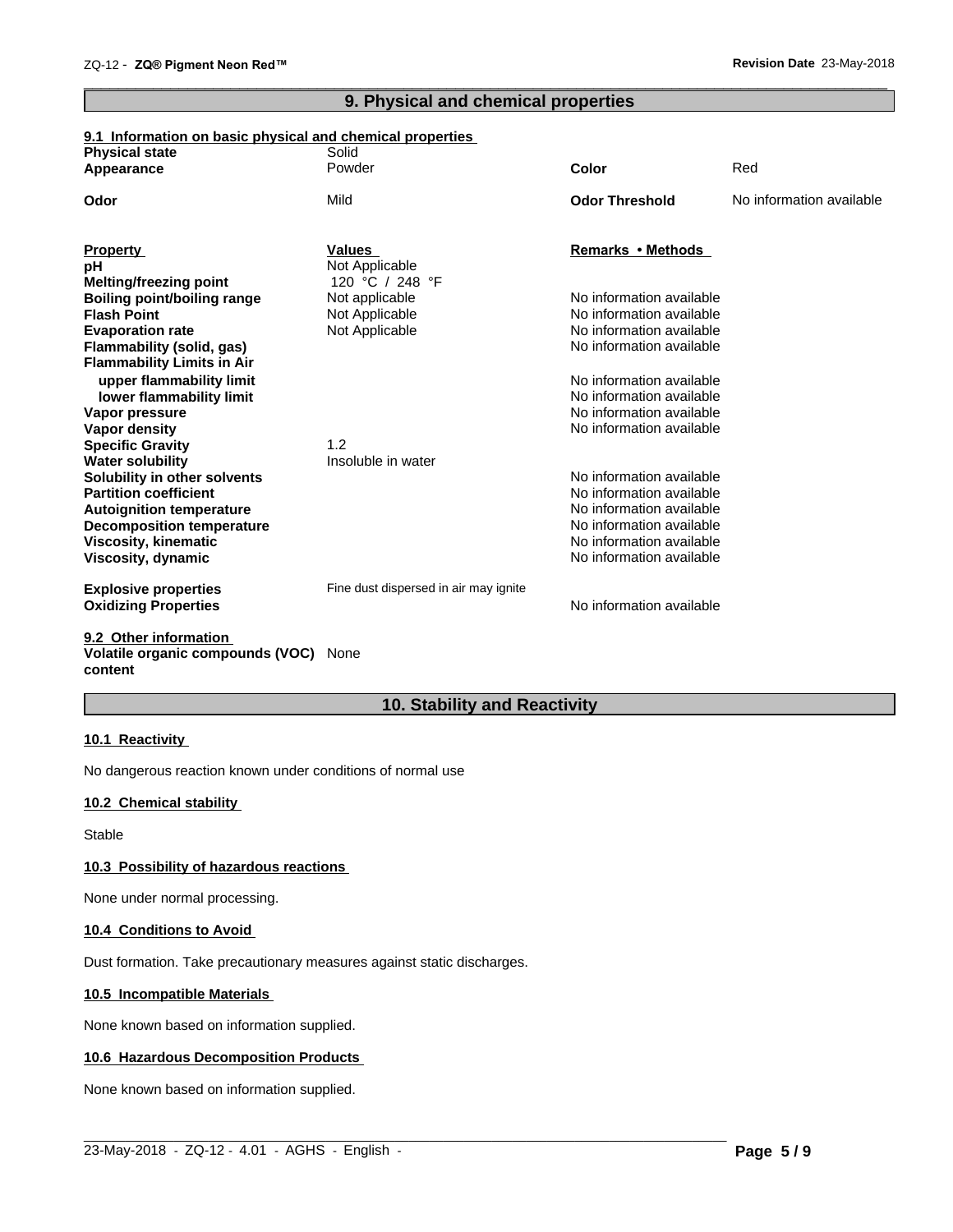## **11. Toxicological information**

 $\overline{\phantom{a}}$  ,  $\overline{\phantom{a}}$  ,  $\overline{\phantom{a}}$  ,  $\overline{\phantom{a}}$  ,  $\overline{\phantom{a}}$  ,  $\overline{\phantom{a}}$  ,  $\overline{\phantom{a}}$  ,  $\overline{\phantom{a}}$  ,  $\overline{\phantom{a}}$  ,  $\overline{\phantom{a}}$  ,  $\overline{\phantom{a}}$  ,  $\overline{\phantom{a}}$  ,  $\overline{\phantom{a}}$  ,  $\overline{\phantom{a}}$  ,  $\overline{\phantom{a}}$  ,  $\overline{\phantom{a}}$ 

## **11.1 Acute toxicity**

## **Numerical measures of toxicity: Product Information**

| D50         | ermal: |
|-------------|--------|
| Oral:       |        |
| 15.300      |        |
| mg/kg (rat) | റററ    |
| J           | (rat)  |
| $\sim$      | mg/kg  |

## **The following values are calculated based on chapter 3.1 of the GHS document**

**Unknown Acute Toxicity** <1% of the mixture consists of ingredient(s) of unknown toxicity

| Oral LD50               | 23,049.00 mg/kg |
|-------------------------|-----------------|
| <b>LC50 (Dust/Mist)</b> | $2.57$ mg/l     |

## **Numerical measures of toxicity: Component Information**

| <b>Chemical Name</b>                                     | ∟D50 Oral            | <b>LD50 Dermal</b>      | <b>LC50 Inhalation</b>   |
|----------------------------------------------------------|----------------------|-------------------------|--------------------------|
| ^<br><b>Dod 1.1</b><br>Basic<br>neu -<br>◡.୲<br>3068-39- | Rat<br>449<br>∵ma/ka | 2,500<br>(rat)<br>mg/kg | 0.05<br>ma/l<br>(4 hour) |

 $\_$  ,  $\_$  ,  $\_$  ,  $\_$  ,  $\_$  ,  $\_$  ,  $\_$  ,  $\_$  ,  $\_$  ,  $\_$  ,  $\_$  ,  $\_$  ,  $\_$  ,  $\_$  ,  $\_$  ,  $\_$  ,  $\_$  ,  $\_$  ,  $\_$  ,  $\_$  ,  $\_$  ,  $\_$  ,  $\_$  ,  $\_$  ,  $\_$  ,  $\_$  ,  $\_$  ,  $\_$  ,  $\_$  ,  $\_$  ,  $\_$  ,  $\_$  ,  $\_$  ,  $\_$  ,  $\_$  ,  $\_$  ,  $\_$  ,

## **11.2 Information on toxicologicaleffects**

## **Skin corrosion/irritation**

Product Information • May cause irritation Component Information

 $\overline{\cdot}$  No information available

## **Serious eye damage/eye irritation**

Product Information • Irritating to eyes Component Information • No information available

#### **Respiratory or skin sensitization**

Product Information • May be harmful if inhaled Component Information • No information available

## **Germ cell mutagenicity**

Product Information • No information available Component Information • No information available

## **Carcinogenicity**

Product Information • Contains no ingredient listed as a carcinogen Component Information • No information available

## **Reproductive toxicity**

Product Information • No information available Component Information • No information available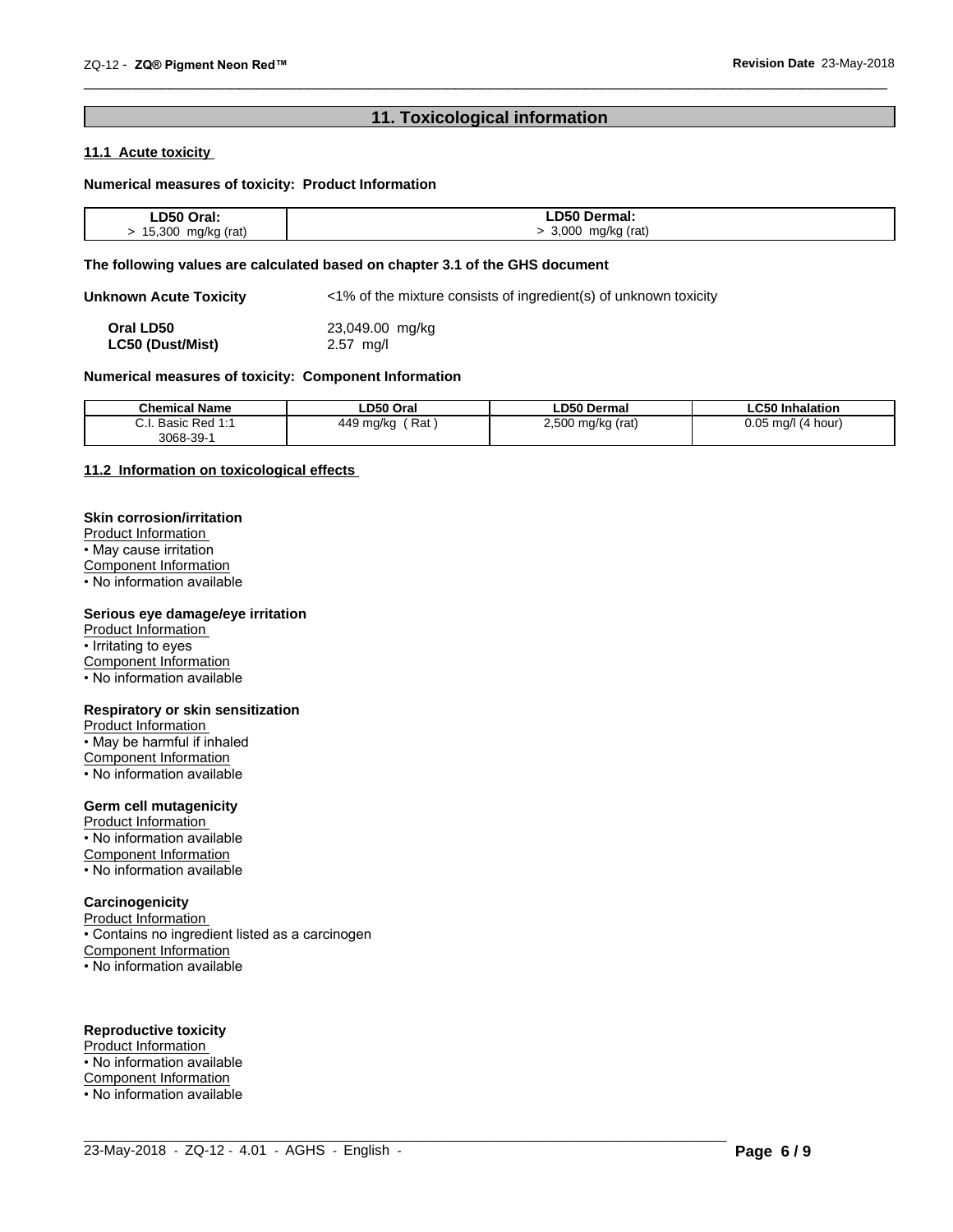#### **STOT - single exposure** No information available

## **STOT - repeated exposure**

• No known effect

## **Other adverse effects**

Product Information • No information available Component Information • No information available

**Aspiration hazard** Product Information • No information available Component Information • No information available

## **12. Ecological information**

 $\overline{\phantom{a}}$  ,  $\overline{\phantom{a}}$  ,  $\overline{\phantom{a}}$  ,  $\overline{\phantom{a}}$  ,  $\overline{\phantom{a}}$  ,  $\overline{\phantom{a}}$  ,  $\overline{\phantom{a}}$  ,  $\overline{\phantom{a}}$  ,  $\overline{\phantom{a}}$  ,  $\overline{\phantom{a}}$  ,  $\overline{\phantom{a}}$  ,  $\overline{\phantom{a}}$  ,  $\overline{\phantom{a}}$  ,  $\overline{\phantom{a}}$  ,  $\overline{\phantom{a}}$  ,  $\overline{\phantom{a}}$ 

## **12.1 Toxicity**

**Ecotoxicity No information available** 

 $<$  1 % of the mixture consists of components(s) of unknown hazards to the aquatic environment

#### **Ecotoxicity effects**

## **12.2 Persistence and degradability**

No information available.

#### **12.3 Bioaccumulative potential**

Discharge into the environment must be avoided

### **12.4 Mobility in soil**

No information available.

## **12.5 Other adverse effects**

No information available

## **13. Disposal Considerations**

#### **13.1 Waste treatment methods**

Dispose of in accordance with federal, state, and local regulations.

## **14. Transport Information**

| <u>DOT</u>  | Not regulated |
|-------------|---------------|
| <b>MEX</b>  | Not regulated |
| <b>IMDG</b> | Not regulated |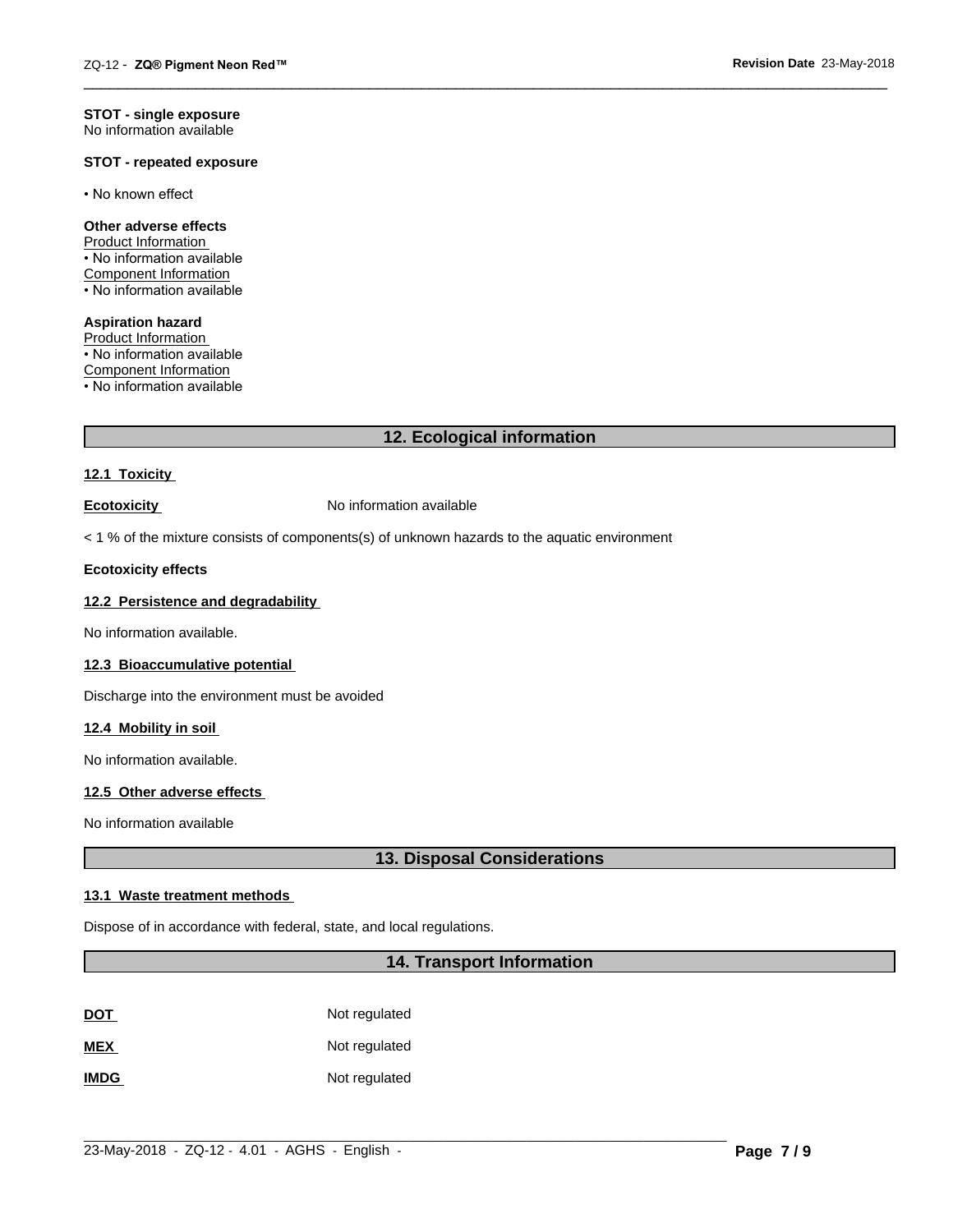$\overline{\phantom{a}}$  ,  $\overline{\phantom{a}}$  ,  $\overline{\phantom{a}}$  ,  $\overline{\phantom{a}}$  ,  $\overline{\phantom{a}}$  ,  $\overline{\phantom{a}}$  ,  $\overline{\phantom{a}}$  ,  $\overline{\phantom{a}}$  ,  $\overline{\phantom{a}}$  ,  $\overline{\phantom{a}}$  ,  $\overline{\phantom{a}}$  ,  $\overline{\phantom{a}}$  ,  $\overline{\phantom{a}}$  ,  $\overline{\phantom{a}}$  ,  $\overline{\phantom{a}}$  ,  $\overline{\phantom{a}}$ **IATA** Not regulated

## **15. Regulatory information**

### **15.1 International Inventories**

| <b>TSCA</b>          | Complies                 |  |
|----------------------|--------------------------|--|
| <b>DSL</b>           |                          |  |
| <b>EINECS/ELINCS</b> | Complies                 |  |
| <b>ENCS</b>          |                          |  |
| <b>IECSC</b>         | Complies                 |  |
| <b>KECL</b>          | $\overline{\phantom{0}}$ |  |
| <b>PICCS</b>         |                          |  |
| <b>AICS</b>          | Complies                 |  |
| <b>NZIoC</b>         | -                        |  |

 **TSCA** - United States Toxic Substances Control Act Section 8(b) Inventory

 **DSL** - Canadian Domestic Substances List

 **EINECS/ELINCS** - European Inventory of Existing Chemical Substances/European List of Notified Chemical Substances

 **PICCS** - Philippines Inventory of Chemicals and Chemical Substances

 **ENCS** - Japan Existing and New Chemical Substances

 **IECSC** - China Inventory of Existing Chemical Substances

 **KECL** - Korean Existing and Evaluated Chemical Substances

 **PICCS** - Philippines Inventory of Chemicals and Chemical Substances

 **AICS** - Australian Inventory of Chemical Substances

 **NZIoC** - New Zealand Inventory of Chemicals

## **15.2 U.S. Federal Regulations**

## **SARA 313**

Section 313 of Title III of the Superfund Amendments and Reauthorization Act of 1986 (SARA). This product contains a chemical or chemicals which are subject to the reporting requirements of the Act and Title 40 of the Code of Federal Regulations, Part 372:

| <b>Chemical</b><br>Name     | 31.3<br>Threshold Values<br>5AR/<br>ת ש<br>-70 | $\sim$<br>Weight-<br>70 |
|-----------------------------|------------------------------------------------|-------------------------|
| ≺esın<br>Compound)<br>(∠inc |                                                | 100<br>90               |
|                             |                                                |                         |

## **15.3 Pesticide Information**

Not applicable

## **15.4 U.S. State Regulations**

#### **California Proposition 65**

This product contains the following Proposition 65 chemicals:

| <b>Chemical Name</b><br>C.I. Basic Violet 10 - 81-88-9 |                        |                       | California Prop. 65      |                                           |
|--------------------------------------------------------|------------------------|-----------------------|--------------------------|-------------------------------------------|
|                                                        |                        | Carcinogen            |                          |                                           |
| <b>16. Other information</b>                           |                        |                       |                          |                                           |
| <b>NFPA</b>                                            | <b>Health Hazard -</b> | Flammability -        | Instability -            | <b>Physical and chemical</b><br>hazards - |
| <b>HMIS</b>                                            | <b>Health Hazard 2</b> | <b>Flammability 1</b> | <b>Physical Hazard 0</b> | Personal protection X                     |

*Ceiling* (C) *DOT (Department of Transportation) EPA (Environmental Protection Agency) IARC (International Agency for Research on Cancer) International Air Transport Association (IATA)*